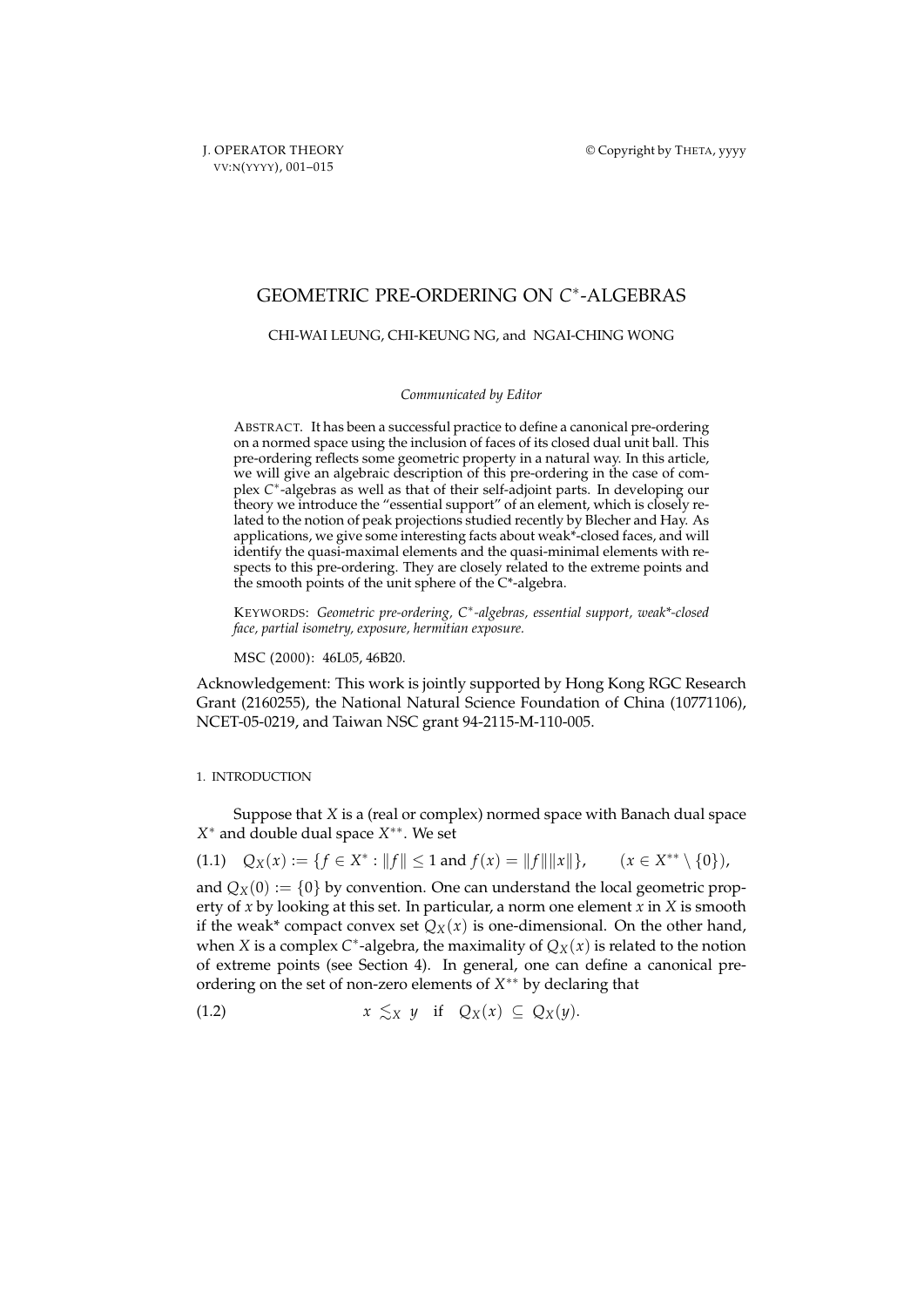The main objective of this paper is to give an algebraic description for the above pre-ordering in the cases of a complex *C* ∗ -algebra *A* as well as that of the self-adjoint part  $A_h$  of  $A$ . There are already many papers devoted to the study of the facial structure of the closed dual unit ball  $\mathfrak{B}_1(A^*)$  (resp.  $\mathfrak{B}_1(A^*_h)$ ) of *A* (resp.  $A_h$ ) (see, e.g., [1], [4] and [5], as well as the references therein). In particular, the ordering on the set of partial isometries studied in [1] is the restriction of the pre-ordering in (1.2). In order to study this pre-ordering on general aribitrary elements, however, we need to put further attention on the weak\* closed faces of  $\mathfrak{B}_{1}(A^*)$  and  $\mathfrak{B}_{1}(A^*_{h})$ . In particular, using the results in [1], one needs to find a way to obtain the canonical partial isometry (or self-adjoint partial isometry) *u* that defines the same weak\* closed face in (1.1); that is,

$$
Q_A(x) = Q_A(u) \text{ or } Q_{A_h}(x) = Q_{A_h}(u)
$$

This gives rise to the interesting concept of the "essential support"  $es(x)$  of a given element *x* in *A*, which is related to the so-called "peak projections" (see e.g. [6]) defined by Blecher and Hay, and will be studied in Section 2.

More precisely, if  $X = A_h$  and  $x \in A_h \setminus \{0\}$ , then  $Q_{A_h}(x) = Q_A(x) \cap A_h^*$  is supported by a difference of two orthogonal projections (by [1, 3.11]) and we will show that these two projections are closely related to the essential supports of the positive part and the negative part of *x* (Proposition 3.7). On the other hand, if *X* = *A* and *a*  $\in$  *A*  $\setminus$  {0}, then *Q<sub>A</sub>*(*a*) is supported by a unique partial isometry and it will be shown that this partial isometry is given by the polar decomposition and the essential support of *a*. Finally, we will study, in section 4, the quasi-maximal and quasi-minimal elements with respect to the geometric pre-orderings.

Throughout this article, *X* is a (real or complex) normed space, *A* is a complex *C* ∗ -algebra, *M* is a complex von Neumann algebra with predual *M*∗, *A<sup>h</sup>* is the set of self-adjoint elements of  $A$ , and  $A_+$  is the positive cone of  $A$ .

NOTATION 1.1. We denote by  $\mathfrak{S}_1(X)$  and  $\mathfrak{B}_1(X)$  the unit sphere and the closed unit ball of *X*. For any  $a \in M$  and  $f \in M_*$ , we denote by |a| and |f| the "absolute value" of *a* and that of *f* respectively. Moreover,  $s_r(a)$  and  $s_r(f)$ (respectively,  $s(|a|)$  and  $s(|f|)$ ) are the right support projections (respectively, the support projections) of *a* and *f* (respectively,  $|a|$  and  $|f|$ ). The normal functionals *a* · *f* and *f* · *a* in *M*<sup>∗</sup> are defined by

$$
(a \cdot f)(x) = f(xa) \quad \text{and} \quad (f \cdot a)(x) = f(ax) \qquad (x \in M).
$$

Furthermore, if *E* is a convex subset of a normed space *X*, then we denote by ext(*E*) the set of all extreme points of *E*.

#### 2. THE ESSENTIAL SUPPORTS

Inspired by the statement of the main theorem of [9], we define and study the notion of the "essential support" of an element in a C<sup>\*</sup>-algebra. It turns out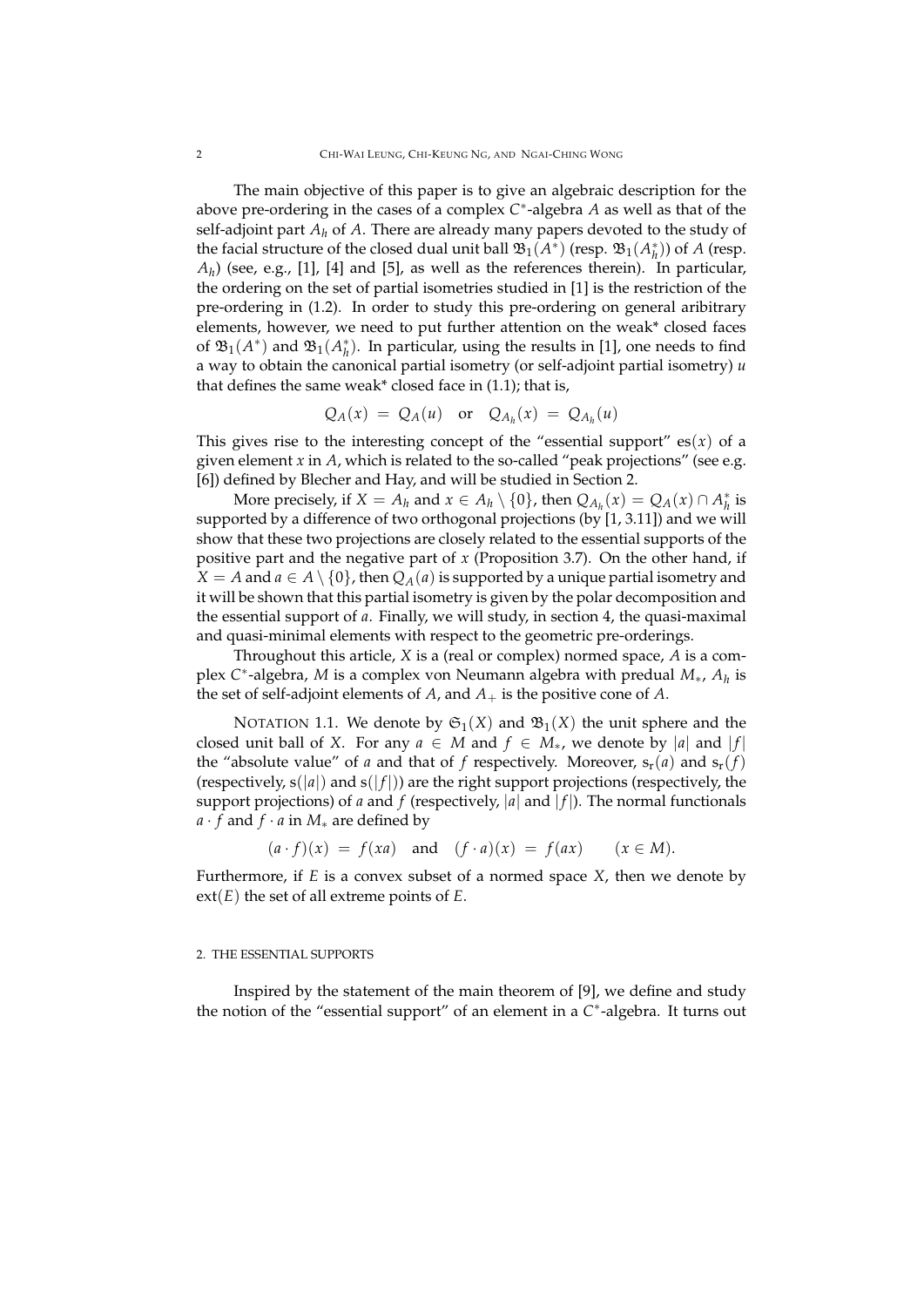that the essential support plays an important role in the algebraic description of the geometric pre-ordering on a *C* ∗ -algebra. The first question that one needs to ask is whether such projections exist. Our first theorem answers this question affirmatively.

Before we present this result, let us first recall the definition of closed projection from [8, 3.11.10]. A projection *p* in the bidual *A* ∗∗ of *A* is said to be *closed* if  $\{\phi \in A_+^* : \phi(p) = ||\phi|| \le 1\}$  is  $\sigma(A^*, A)$ -closed.

Moreover, we recall the following well-known lemma (for part (a), see e.g., the argument in  $[11, III.4.2(i)]$  while part (b) follows from  $[4, 3.5]$  or  $[2, 4.4]$ , and part (c) is a direct application of [11, III.3.2]).

LEMMA 2.1. *(a)* Let *a* ∈  $\mathfrak{S}_1(M)$  *and f* ∈ *M*<sup>∗</sup> *with f*(*a*) = ||*f*||*. If*  $a^* = v |a^*|$ *is the polar decomposition of a<sup>\*</sup> and*  $p = s(|f|)$ *, then*  $|f| = v^* \cdot f$ ,  $p \le v^*v$  and  $f = v p \cdot |f|$  *is the polar decomposition of f.* 

*(b)* Let  $q \in A^{**}$  be a closed projection and  $u \in qA_+q$ . There exists  $\psi \in \mathfrak{S}_1(A^*) \cap A^*$ *such that*  $\psi(u) = ||u||$ .

*(c)* For any  $u \in A_{+}^{**} \setminus \{0\}$ , we have  $Q_A(u) = Q_{A_h}(u) = Q_A(u) \cap A_{+}^{*}$ .

For any  $u \in A_{+}^{**} \setminus \{0\}$ , let  $E : \sigma(u) \to A^{**}$  be the spectral measure induced by *u*. Denote  $p_u := E({\{\|u\|\}}).$ 

**THEOREM 2.2.** *Suppose that A is a*  $C^*$ -algebra and  $x \in A \setminus \{0\}$ *. Let*  $\mathcal{E}(x)$  *be the set of all closed projections p in A*∗∗ *satisfying the following three conditions:*

- *I.*  $px^*x = x^*xp;$
- II.  $||xp|| = ||x||;$
- III.  $\|xq\| < \|x\|$  for any closed projection  $q \leq 1 p$ .

*(a)* There exists a smallest element  $es(x)$  *in*  $E(x)$  *which is the unique closed projection with*

$$
Q_A(x^*x) = Q_A(\mathbf{es}(x)).
$$

*Moreover,*  $es(x) = p_{x^*x} \leq s_r(x)$ *. (b)* If  $x \in A_+ \setminus \{0\}$ , then  $es(x) = es(x^t)$  for any t in  $\mathbb{R}_+ \setminus \{0\}$ , and  $x \, es(x) =$  $\|x\|$ es $(x)$ *.* 

$$
(c) \operatorname{es}(x) = \operatorname{es}(x^*x) = \operatorname{es}(|x|).
$$

*Proof.* Without loss of generality, we can assume  $||x|| = 1$ .

(a) We note first of all that  $s_r(x) \in \mathcal{E}(x)$  and  $es(x) \leq s_r(x)$  if  $es(x)$  exists. As  $Q_A(x^*x)$  is a weak<sup>\*</sup> closed face of the quasi-state space  $Q_A(1)$  of *A*, there exists, by [1, 2.10], a non-zero closed projection es(*x*) such that  $Q_A(x^*x) = Q_A(\text{es}(x))$ . Moreover, observe that

$$
||x \operatorname{es}(x)||^2 = ||\operatorname{es}(x) x^* x \operatorname{es}(x)|| = \sup_{\phi \in Q_A(1)} \phi(\operatorname{es}(x) x^* x \operatorname{es}(x))
$$
  
= 
$$
\sup_{\phi \in Q_A(x^*x)} \phi(x^* x) = 1
$$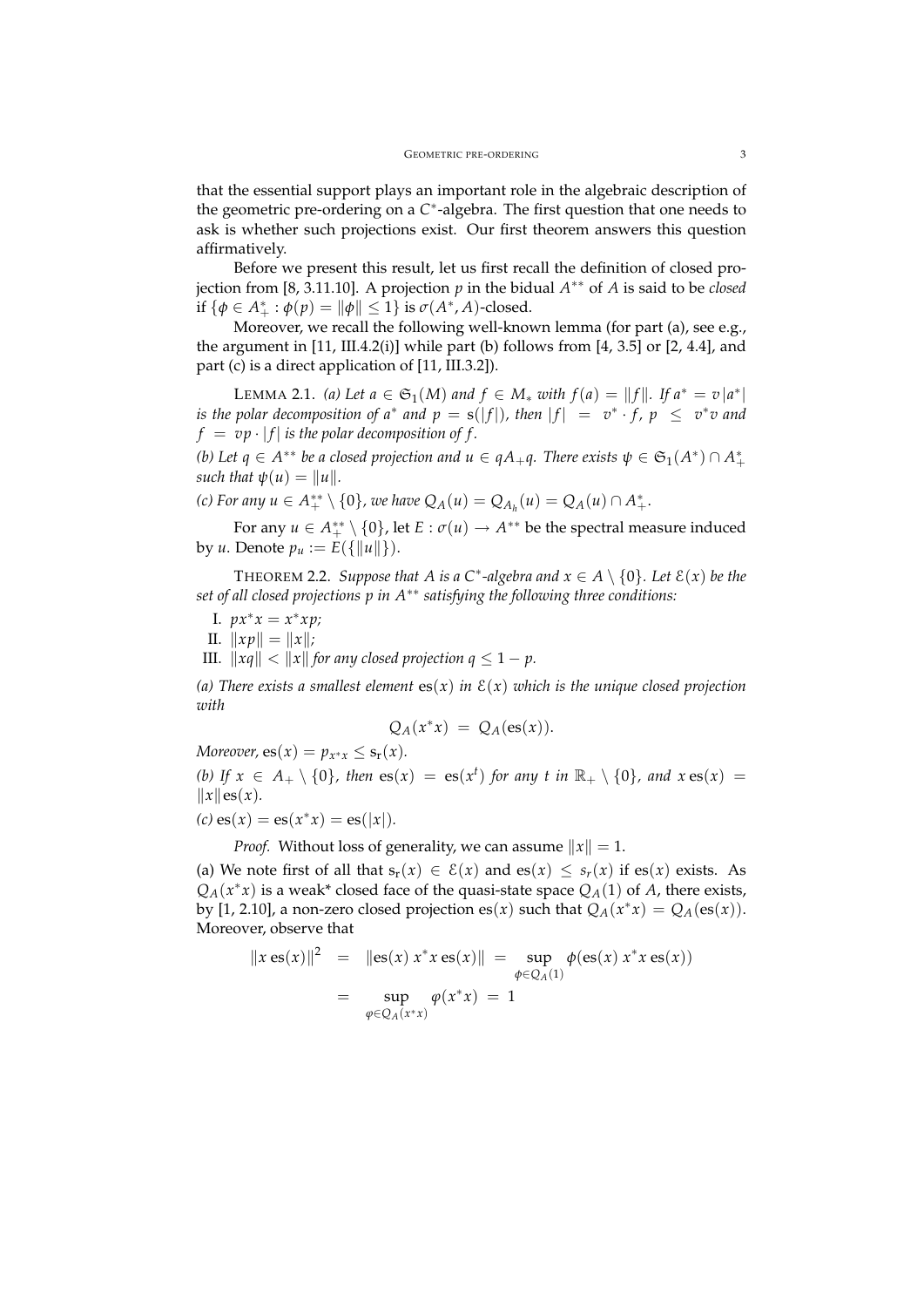(because of Lemma 2.1(b)). On the other hand, suppose there is a closed projection  $q \leq 1 - \mathrm{es}(x)$  with  $||xq|| = 1$ . Then  $\psi(qx^*xq) = 1$  for some state  $\psi$  (by Lemma 2.1(b)). This implies that  $\varphi(\cdot) := \psi(q \cdot q) \in Q_A(\text{es}(x)) \cap Q_A(q) = \{0\}$  which contradicts  $\varphi(x^*x) = 1$ . Therefore, es $(x)$  satisfies Conditions (II) and (III). In order to show that es(*x*) satisfies Condition (I), we first show that es(*x*) =  $p_{x^*x}$ . Indeed, for any  $\varphi$  in  $A^*_+$ , there is a Radon measure  $\mu_\varphi$  on  $\sigma(x^*x)$  such that  $\varphi(\int f dE) =$  $\int f d\mu_{\varphi}$  for any bounded Borel measurable function *f*. If  $\varphi \in Q_A(x^*x)$ , then

$$
\int \lambda \, d\mu_{\varphi}(\lambda) \ = \ \varphi(x^*x) \ = \ \|\varphi\| \ = \ \mu_{\varphi}(\sigma(x^*x)).
$$

Thus,  $\mu_{\varphi}$  is supported on  $\{1\}$  and  $\varphi(p_{x^*x}) = \mu_{\varphi}(\{1\}) = ||\varphi||$ . Conversely, if  $\varphi \in Q_A(p_{x^*x})$ , then  $\mu_{\varphi}(\{1\}) = ||\varphi|| = \mu_{\varphi}(\sigma(x^*x))$  and we have  $\varphi(x^*x) = ||\varphi||$ . Thus,  $Q_A(x^*x) = Q_A(p_{x^*x})$  and es $(x) = p_{x^*x}$  (by [1, 2.5]). Finally, we show that es(*x*) is the smallest element in  $E(x)$ . Assume on the contrary that there is an *r* in  $\mathcal{E}(x)$  such that es(*x*) is not a subprojection of *r*. Then  $Q_A(r)$  does not contain all the extreme points of  $Q_A(x^*x)$ . As  $Q_A(x^*x)$  is a weak\* closed face of  $Q_A(1)$ , there exists a pure state  $\varphi$  in  $Q_A(x^*x)$  with  $\varphi(r) < 1$ . By Condition (I), we have

$$
1 = \varphi(x^*x) = \varphi(rx^*xr) + \varphi((1-r)x^*x(1-r))
$$
  
\$\leq\$  $||x^*x||\varphi(r) + ||x^*x||\varphi(1-r) = \varphi(1) = 1.$ 

Consequently,  $\varphi((1 - r)x^*x(1 - r)) = \varphi(1 - r) > 0$ . Define  $\psi(a) := \frac{\varphi((1 - r)a(1 - r))}{\varphi(1 - r)}$ *ϕ*(1−*r*) for all *a* in *A*. Let  $(\pi_{\varphi}, H, \xi)$  be the GNS representation arising from the pure state *ϕ*. As

$$
\|\pi_{\varphi}(1-r)\xi\|^2 = \varphi(1-r) > 0,
$$

one can define  $\zeta' = \frac{\pi_{\varphi}(1-r)\zeta}{\|\pi_{\varphi}(1-r)\zeta\|}$  $\frac{\pi_{\phi}(1-r)\varsigma}{\|\pi_{\phi}(1-r)\varsigma\|}$ . Since  $\pi_{\phi}$  is irreducible,  $\psi(a) = \langle \pi_{\phi}(a)\xi', \xi' \rangle$  is again a pure state of *A*. If *q* is the closed projection such that  $S_A(q) = \{\psi\} \subseteq$ *S*<sub>*A*</sub>(1 − *r*), then it follows from  $q \leq 1 - r$  and Condition (III) that  $||xq|| < 1$ . Since *q* supports  $\psi$ , we have  $\psi(x^*x) = \psi(qx^*xq) \le ||qx^*xq|| = ||xq||^2 < 1$ , which is a contradiction.

(b) Let *v* = *x*<sup>2</sup>. Note that  $Ω$   $\mapsto$   $Ω^{1/t}$  :  $=$  { $ω^{1/t}$  :  $ω ∈ Ω$ } gives a bijection between the Borel subsets of  $\sigma(v^t)$  and those of  $\sigma(v)$ . Let *E* be the spectral measure for *v* as in the paragraph preceding this theorem. Then

$$
E_t:\Omega\mapsto E(\Omega^{1/t})
$$

is a spectral measure on  $\sigma(v^t)$ . For any  $f$  in  $C(\sigma(v^t))$ , define  $\Phi_t(f)$  in  $C(\sigma(v))$  by  $\Phi_t(f)(\lambda) = f(\lambda^t)$ . If  $\Psi : C(\sigma(v)) \to A^{**}$  is given by the functional calculus for *v*, then  $\Psi \circ \Phi_t$  is given by the functional calculus for  $v^t$ . Consequently,  $E_t$  is the  ${\rm spectral\ measure\ for\ } v^t.$  By part (a), we have  ${\rm es}(x)=E(\{1\})=E_t(\{1\})={\rm es}(x^t),$ and  $x \text{ es}(x) = \text{es}(x)$  as elements in the image of  $C_0(\sigma(x^2))^{**}$ .

(c) For any projection  $p$  in  $A^{**}$ , we have

$$
||xp||^2 = ||px^*xp|| \le ||x^*xp|| \le ||xp|| \le 1.
$$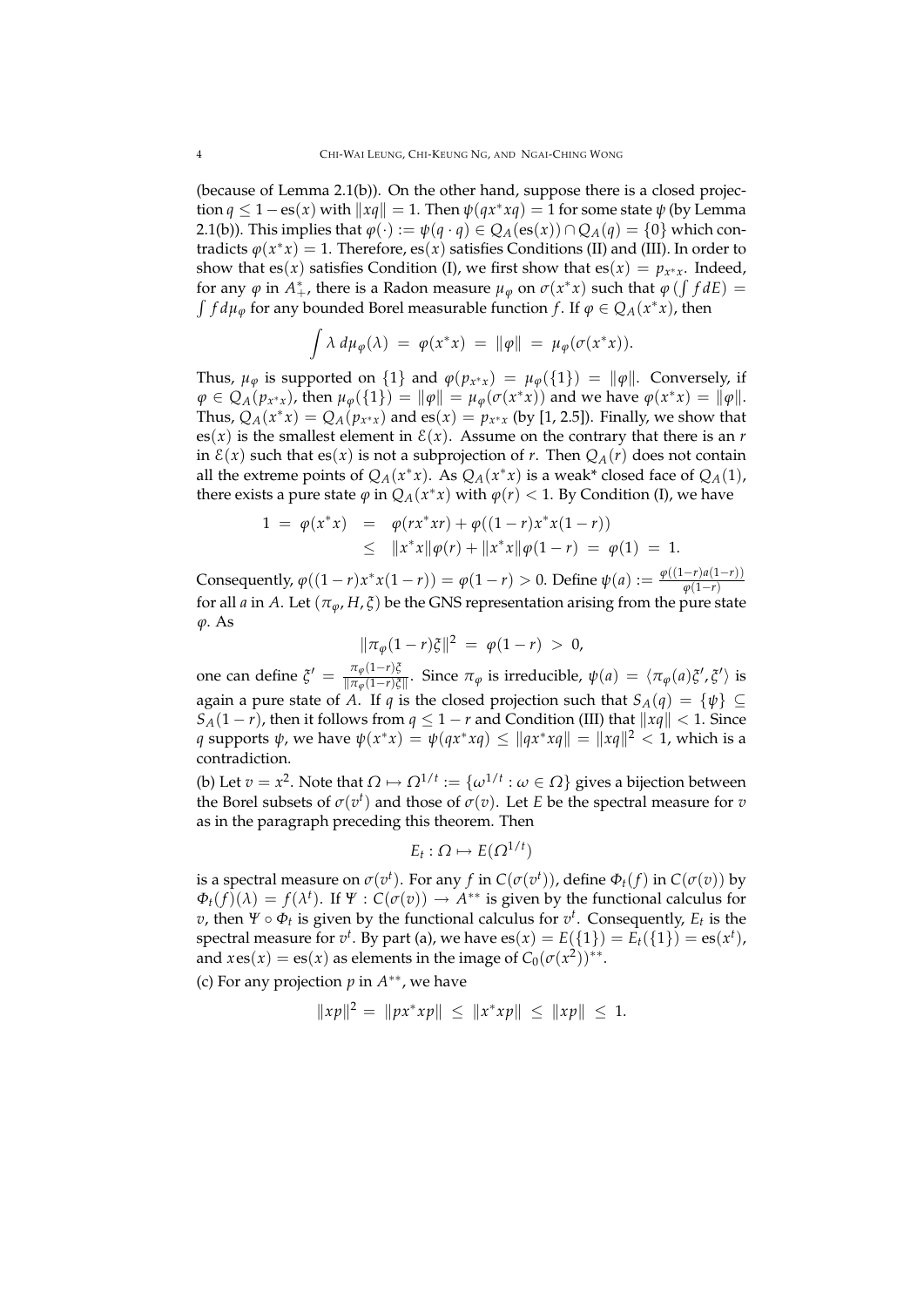Therefore,  $||xp|| = 1$  if and only if  $||x^*xp|| = 1$ . On the other hand, a projection commutes with  $x^*x$  if and only if it commutes with  $(x^*x)^2$ . Therefore, es $(x)$  = es( $x^*x$ ). By (c), we also have  $es(x) = es(|x|)$ .

DEFINITION 2.3. Let  $x \in A \setminus \{0\}$ . The projection es(*x*) in Theorem 2.2 is called the *essential (right) support* of *x*.

EXAMPLE 2.4. (a) Let  $A = C[0, 1]$  and  $x$  in  $A$  be defined by

$$
x(t) = \begin{cases} 1, & t \in [0, \frac{1}{2}]; \\ 2(1-t), & t \in (\frac{1}{2}, 1]. \end{cases}
$$

In this case, one should expect the essential support of  $x$  to be the characteristic function of [0, 1/2]. Note however that  $||x(1 - \text{es}(x))|| = ||x|| = 1$ . This explains why we cannot use  $||x(1 - p)|| < ||x||$  in Condition (III).

(b) Let  $A = M_3(\mathbb{C})$  and  $x =$  $\sqrt{ }$  $\overline{1}$ 1 0 0 0 1 0 0 0 0  $\setminus$ . In this case, one should expect the

essential support of *x* to be *x* itself (as it is a projection). However, if *r* is the  $\sqrt{ }$ 1 0 0  $\setminus$ 

projection  $\overline{ }$  $0 \frac{1}{\sqrt{2}}$ 0  $\frac{1}{\sqrt{2}}$   $\frac{-1}{\sqrt{2}}$ <br>0  $\frac{-1}{\sqrt{2}}$   $\frac{1}{\sqrt{2}}$ 2 , then it is easy to see that  $r$  satisfies Conditions (II)

and (III) but  $x \nleq r$ . This explains why we need Condition (I).

REMARK 2.5. One might think that there could be a von Neumann algebra version for Theorem 2.2(a). However, if *M* is a von Neumann algebra, there may not be a projection *in M* satisfying similar conditions as in Theorem 2.2. For example, suppose that  $M = l^{\infty}$  and  $x = \left(0, \frac{1}{2}, \frac{2}{3}, \frac{3}{4}, ...\right) \in M$ . Then  $E_0(\{1\}) = 0$ (where  $E_0$ :  $\sigma(x) \rightarrow M$  is the normal spectral measure induced by *x*) and  ${f \in l^1 : f(x) = ||f||} = {0}.$ 

Note that the concept of essential supports is closely related to the notion of *peak projections* as defined in [6]. However, it does not seem to us that one can use the results in [3] nor those in [6] to obtain Theorem 2.2. As a matter of fact, Theorem 2.2 states that any contraction *a* in *A* is a peak associated with a peak projection *p* in  $A^{**}$  for the inclusion  $A \subseteq A$ . Moreover, the following result gives a relationship between these two concepts.

PROPOSITION 2.6. Suppose that A is a unital C<sup>\*</sup>-algebra and  $q \in A^{**}$  is a non*zero closed projection. Then q is a peak projection for A (considered as a subalgebra of itself)* if and only if there exists  $a \in A$  such that  $q = \text{es}(a)$ .

*Proof.* Suppose that  $q = \text{es}(a)$  for some  $a \in A \setminus \{0\}$ . Set  $u := |a|/||a|| \in \mathbb{R}$  $\mathfrak{S}_1(A) \cap A_+$ . Then  $q = \text{es}(u)$  (by parts (b) and (c) of Theorem 2.2). Now using parts (a) and (b) of Theorem 2.2, we know that *q* is a peak projection for *A* (see [6, 5.2]). Conversely, suppose that  $a \in A$  is a peak associated with a peak projection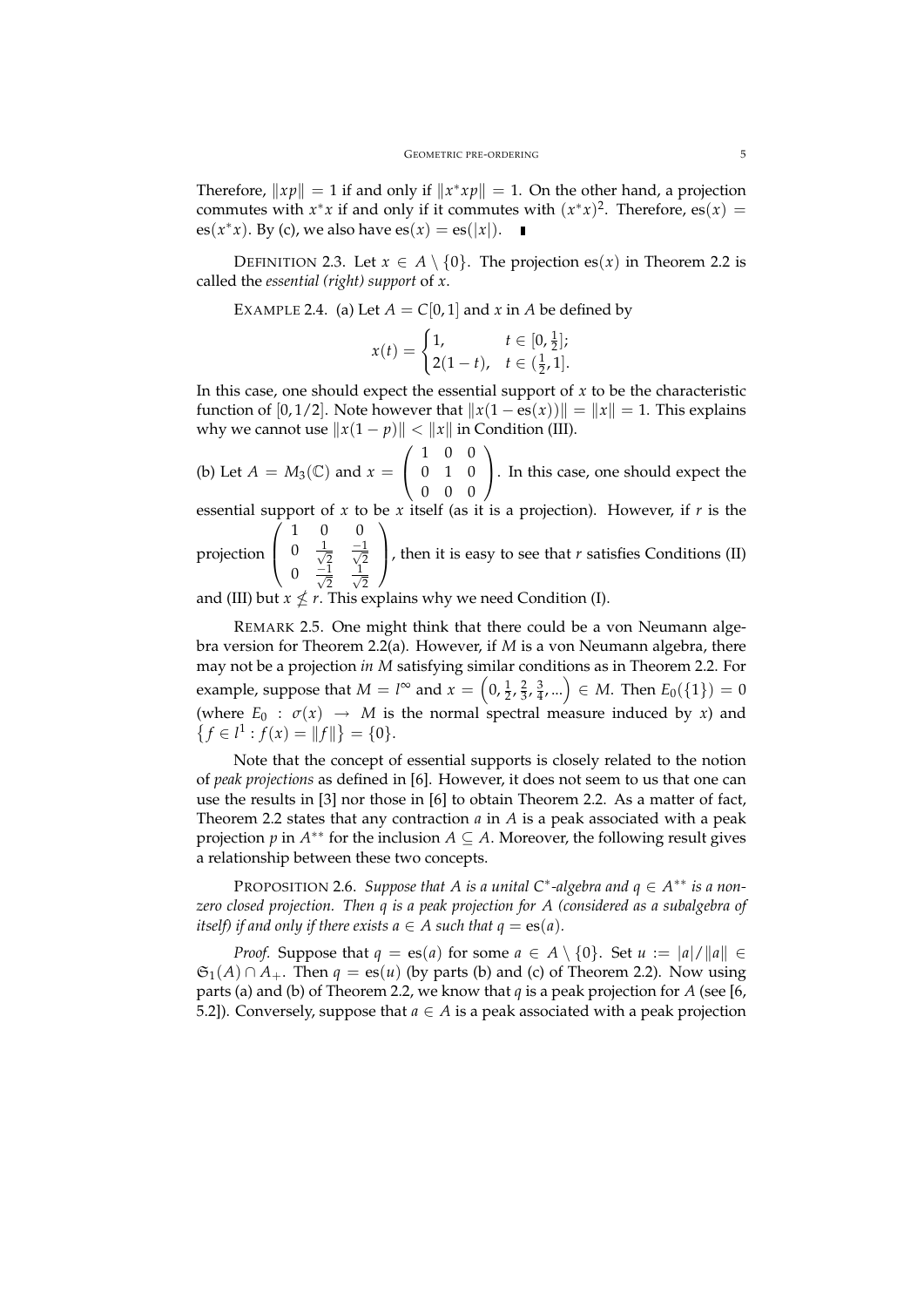*q* and  $u = a^*a$ . Then as noted in [6], *a* commutes with *q* and thus  $uq = q = qu$ . Moreover, we have

$$
||u|| \le 1 = ||q|| = ||uq|| \le ||u||.
$$

From [6, 5.1(6)],  $\|up\| \leq \|ap\| < 1$  for any closed projection  $p \leq 1 - q$ . Consequently,  $q \in \mathcal{E}(u)$  and so  $q \ge \text{es}(u)$ . For any f in  $Q_A(q)$ , we have  $s(f) \le q$  (by Lemma 2.1(a)) and so  $f(u) = f(uq) = f(q) = ||f||$ . This shows that  $Q_A(q) \subseteq$  $Q_A(u) = Q_A(\text{es}(u))$  and  $q \leq \text{es}(u)$ .

## 3. GEOMETRIC PRE-ORDERING ON NORMED SPACES

DEFINITION 3.1. Suppose that *X* is a (real or complex) normed space and *x*, *y* ∈ *X*<sup>\*\*</sup>  $\setminus$  {0}. We define

$$
x \lesssim_X y \quad \text{if} \quad Q_X(x) \subseteq Q_X(y),
$$

and

$$
x \sim_X y \quad \text{if} \quad Q_X(x) = Q_X(y).
$$

We call  $\lesssim_X$  the *canonical geometric pre-ordering* on  $X^{**} \setminus \{0\}$ .

REMARK 3.2. (a) A complex normed space *X* can be regarded as a real normed space, denoted by  $X_{\mathbb{R}}$ . In this case,  $\Gamma : f \mapsto \text{Re}(f)$  is an isometric isomorphism from  $X^*$  onto  $(X_{\mathbb{R}})^*$  such that  $\Gamma(Q_X(x)) = Q_{X_{\mathbb{R}}}(x)$  for any  $x$  in  $X^{**}$ . Therefore,  $\lesssim_X$  and  $\lesssim_{X_\mathbb{R}}$  are the same.

(b) Note that  $Q_X(x) \cap \mathfrak{S}_1(X^*)$  is either an empty set or a closed face of the dual closed unit ball  $\mathfrak{B}_1(X^*)$ , and it is a weak<sup>\*</sup> closed face if  $x \in X$ .

(c) Note that  $x \lesssim_X y$  if and only if  $\frac{x}{\|x\|} \lesssim_X \frac{y}{\|y\|}$ *y*<sub>y</sub><sup>*y*</sup> Therefore, we consider mainly the pre-ordering on the unit sphere  $\mathfrak{S}_1(X^{**}).$ 

The following lemma is easy to check.

LEMMA 3.3. Let X and Y be normed spaces,  $J : X \rightarrow Y$  be an isometry and  $u, v \in \mathfrak{S}_1(X^{**})$ . Then  $u \lesssim_X v$  if and only if  $J^{**}(u) \lesssim_Y J^{**}(v)$ .

In this article, we will mainly consider the cases when  $X = A$  as well as that of  $X = A_h$ . Note that by Remark 3.2(a), the two pre-ordering  $\lesssim_{A_\mathbb{R}}$  and  $\lesssim_A$  are the same. Moreover, since the canonical injection from  $A_h$  to  $A_{\mathbb{R}}$  is an isometry, Lemma 3.3 implies the following result.

PROPOSITION 3.4. *Suppose that*  $x, y \in \mathfrak{S}_1(A_h)$ *. Then* 

$$
x \lesssim_A y \quad \text{if and only if} \quad x \lesssim_{A_h} y.
$$

In the following, we will give algebraic descriptions of the geometric preorderings  $\lesssim_{A_h}$  and  $\lesssim_A$ .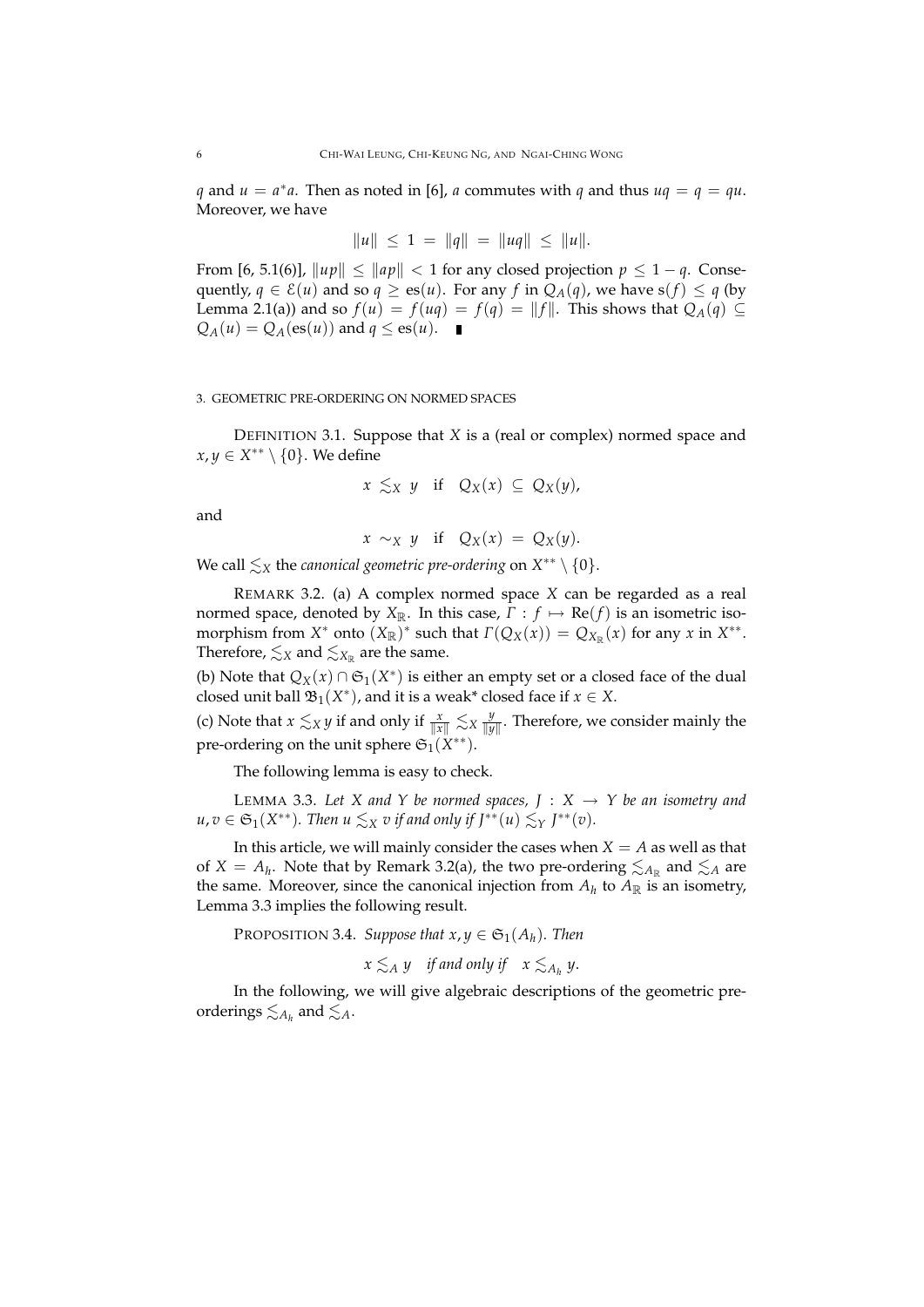3.1. ALGEBRAIC DESCRIPTION OF THE GEOMETRIC PRE-ORDERING ON  $A_h \setminus \{0\}$ .

We begin this subsection with the following result which tells us that if  $u \in$  $\mathfrak{S}_1(A) \cap A_+$ , the unique closed projection that associated with  $Q_{A_h}(u)$  (as given by [1, 2.10]) is precisely es $(u)$ .

PROPOSITION 3.5. Let  $u, v \in A_+ \setminus \{0\}$ , and let  $es(u)$  and  $es(v)$  be the essential *supports of u and v, respectively. Then*

$$
Q_{A_h}(u) \subseteq Q_{A_h}(v)
$$
 if and only if  $es(u) \leq es(v)$ .

*Proof.* The argument of Theorem 2.2 tells us that  $es(u^{1/2}) = es(u)$  is the unique projection with  $Q_{A_h}(\mathbf{es}(u)) = Q_{A_h}(u)$ . Thus, the result follows from [1, 2.10].

For any  $Q_1, Q_2 \subseteq \mathfrak{B}_1(A^*) \cap A^*_+$ , we denote

$$
Q_1 \hat{\times} Q_2 := \{ (f, g) \in Q_1 \times Q_2 : ||f|| + ||g|| \le 1 \}
$$

and

$$
Q_1 \hat{-} Q_2 := \{ f - g : (f, g) \in Q_1 \hat{\times} Q_2 \}.
$$

We recall from Lemma 2.1(c) that  $Q_{A_h}(u) = Q_A(u) \cap A^*_+$  if  $u \in A^{**}_+ \setminus \{0\}.$ 

LEMMA 3.6. *Let*  $x \in \mathfrak{S}_1(A_h^{**})$ *.* 

*(a)* The map  $(f, g)$   $\mapsto$   $f - g$  defines a bijection from  $(Q_{A_h}(x) \cap A^+_+) \hat{\times} (Q_{A_h}(-x) \cap A^*_+)$ *onto QA<sup>h</sup>* (*x*)*. In particular,*

$$
Q_{A_h}(x) = (Q_{A_h}(x) \cap A_+^*) \hat{-} (Q_{A_h}(-x) \cap A_+^*).
$$

*(b)* If  $x = x_+ - x_-$  *is the Jordan decomposition of x, then* 

$$
Q_{A_h}(x) \cap A_+^* \ = \ \begin{cases} Q_{A_h}(x_+) & \text{ if } \|x_+\| = 1 \\ \{0\} & \text{ if } \|x_+\| < 1 \end{cases}.
$$

*Proof.* (a) If  $(f, g) \in (Q_{A_h}(x) \cap A_+^*) \hat{\times} (Q_{A_h}(-x) \cap A_+^*)$  and  $h = f - g$ , then  $\|h\| \le \|f\| + \|g\| = f(x) - g(x) = h(x) \le \|h\|$ 

and  $h \in Q_{A_h}(x)$ . Conversely, if  $h \in Q_{A_h}(x)$  and  $h = f - g$  is the Jordan decomposition of *h*, then

$$
||h|| = h(x) = f(x) - g(x) \le ||f|| + ||g|| = ||h|| \le 1.
$$

Thus,  $g(-x) = ||g||$  and  $f(x) = ||f||$  as required. To show the injectivity, suppose that *h* = *f*<sup> $'$ </sup> − *g*<sup> $'$ </sup> where *f*<sup> $'$ </sup> ∈  $Q_{A_h}(x)$  ∩  $A^*$ <sub>+</sub> and *g*<sup> $'$ </sup> ∈  $Q_{A_h}(-x)$  ∩  $A^*$ <sub>+</sub>. Then

$$
||f'|| + ||g'|| = f'(x) - g'(x) = h(x) \le ||h|| \le ||f'|| + ||g'||
$$

which implies  $||h|| = ||f'|| + ||g'||$ . Thus,  $f = f'$  and  $g = g'$  by the uniqueness of the Jordan decomposition.

(b) If  $f \in Q_{A_h}(x) \cap A_+^*$ , we have  $||f|| = f(x) = f(x_+) - f(x_-) \le ||f|| - f(x_-)$ and so  $f(x_{-}) = 0$  and  $f(x_{+}) = ||f||$ . Thus, if  $||x_{+}|| < 1$ , then  $f = 0$ . Conversely,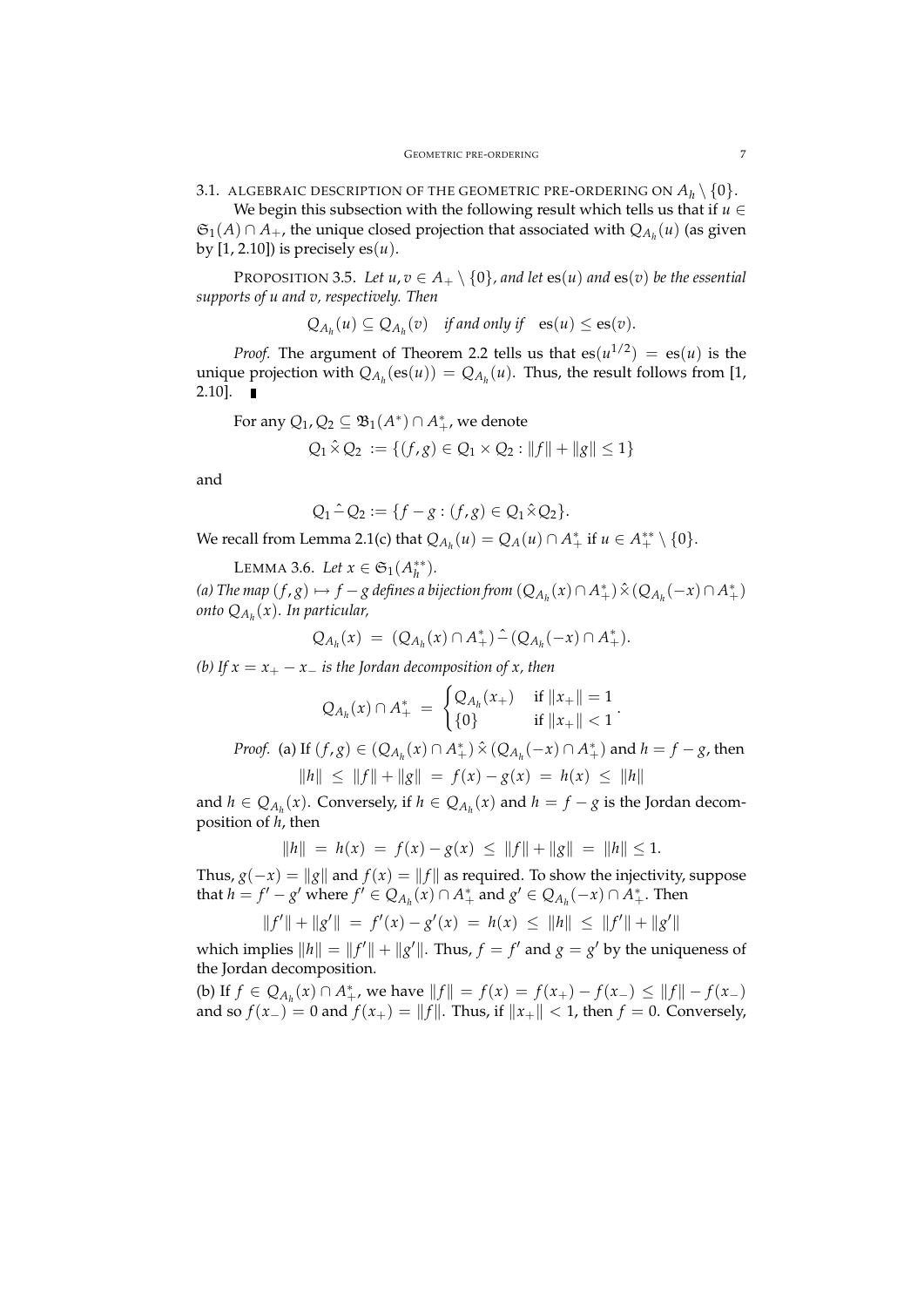suppose that  $f \in Q_{A_h}(x_+)$  and  $||x_+|| = 1$ . Since  $x_+ + x_-$  has norm one, the positivity of *f* and the inequalities

$$
||f|| \ge f(x_+ + x_-) = ||f|| + f(x_-)
$$

implies *f*(*x*<sub>−</sub>) = 0. Consequently, *f* ∈  $Q_{A_h}(x) \cap A_+^*$ .

The above lemma tells us that if  $x \in \mathfrak{S}_1(A_h^{**})$  with  $||x_+|| < 1$  (respectively,  $\|x_-\|$  < 1), then  $Q_{A_h}(x) = -Q_{A_h}(x_-)$  (respectively,  $Q_{A_h}(x) = Q_{A_h}(x_+)$ ).

For any *u* in  $A_+ \cap \mathfrak{B}_1(A)$ , we set

(3.1) 
$$
q_u := \begin{cases} \mathrm{es}(u), & \text{if } ||u|| = 1; \\ 0, & \text{if } ||u|| < 1. \end{cases}
$$

Compare with [1, 3.11], the following theorem means that for any  $x$  in  $\mathfrak{S}_1(A_h)$ , the two compact orthogonal projections that associated with the weak\* closed face  $Q_{A_h}(x)$  are precisely  $q_{x_+}$  and  $q_{x_-}$ . We call  $q_{x_+} - q_{x_-}$  the *hermitian exposure* of *x*.

THEOREM 3.7. Let  $x, y \in \mathfrak{S}_1(A_h)$ . Then

$$
Q_{A_h}(x)=Q_{A_h}(q_{x_+}-q_{x_-})
$$

and  $x \lesssim_{A_h} y$  if and only if  $q_{x_+} \leq q_{y_+}$  and  $q_{x_-} \leq q_{y_-}$ .

*Proof.* Note that by Lemma 3.6(b) and the argument of Proposition 3.5, we have  $Q_{A_h}(q_{x_\pm}) = Q_{A_h}(\pm x) \cap A_+^*$ . Therefore, if  $q_{x_+} \le q_{y_+}$  and  $q_{x_-} \le q_{y_-}$ , then Lemma 3.6(a) tells us that

$$
Q_{A_h}(x) = Q_{A_h}(q_{x+}) - Q_{A_h}(q_{x-}) \subseteq Q_{A_h}(y).
$$

Conversely, suppose that  $Q_{A_h}(x) \subseteq Q_{A_h}(y)$ . Then  $Q_{A_h}(x) \cap A^*_+ \subseteq Q_{A_h}(y)$ . Since the decomposition in Lemma 3.6(a) is given by the Jordan decomposition, we  $Q_{A_h}(x) \cap A^*_+ \subseteq Q_{A_h}(y) \cap A^*_+$  and so  $q_{x_+} \le q_{y_+}$ . Similarly, we have  $q_{x_-} \le$ *qy*<sup>−</sup> .

3.2. ALGEBRAIC DESCRIPTION OF THE GEOMETRIC PRE-ORDERING ON  $A \setminus \{0\}$ .

Let us start this subsection with the following easy lemma. Again, we recall from Lemma 2.1(c) that  $Q_A(u) \subseteq A_+^*$  if  $u \in A_+^{**} \setminus \{0\}.$ 

LEMMA 3.8. Let *A* be a C<sup>\*</sup>-algebra,  $a \in \mathfrak{S}_1(A^{**})$  and  $h \in A^*$ .

*(a) f*  $\mapsto$  *f*<sup>\*</sup> (where *f*<sup>\*</sup>(*b*) :=  $\overline{f(b^*)}$ ) is an isometric affine bijection from Q<sub>*A*</sub>(*a*) onto *QA*(*a* ∗ )*.*

*(b)*  $\Lambda$  :  $\varphi \mapsto |\varphi|$  *is an isometric affine bijection from*  $Q_A(a)$  *onto*  $Q_A(|a^*|)$ *.* 

*Proof.* (a) This part is clear.

(b) Let  $a^* = u \cdot |a^*|$  be the polar decomposition of  $a^*$  and  $\varphi \in Q_A(a)$ . By Lemma 2.1(a), we have  $Λ(φ) = u^* \cdot φ$  and  $Λ$  is an affine isometry. Now,  $|φ|(|a^*|) =$  $\varphi(|a^*|u^*) = \varphi(a) = \|\varphi\|.$  This shows that  $|\varphi| \in Q_A(|a^*|)$ . Moreover, Lemma 2.1(a) tells us that if  $\psi \in Q_A(a)$  satisfies  $u^* \cdot \psi = u^* \cdot \varphi$ , then  $\psi = uu^* \cdot \psi =$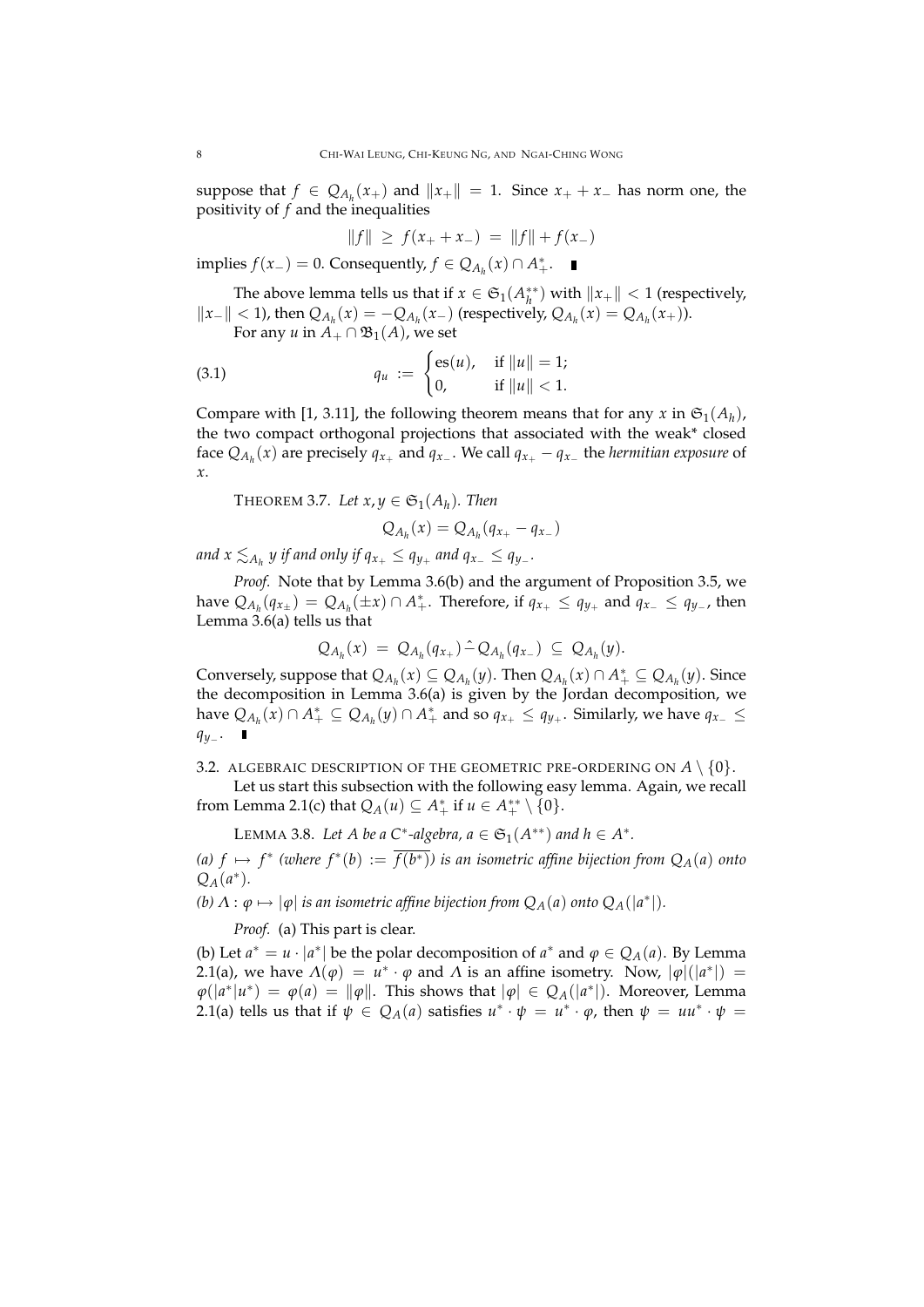*uu*<sup>∗</sup> · *ϕ* = *ϕ* and *Λ* is injective. Finally, for any  $ω ∈ Q<sub>A</sub>(|a<sup>*</sup>|)$ , if we set  $φ := u ⋅ ω$ ,  $\| \phi \| \leq \|\omega \| = \omega(|a^*|) = \omega(au) = \varphi(a)$  which shows that  $\|\omega \| = \|\varphi\|$  and  $\varphi \in Q_A(a).$  As  $\|\omega\| = \|\varphi\| \leq 1$  and  $|\varphi(b)|^2 \leq \omega(bb^*)$  for all  $b$  in  $A$ , we know from [11, III.4.6] that  $\omega = |\varphi|$  as required.

This, together with [1, 4.11], gives the following corollary.

COROLLARY 3.9. *Let F be a proper closed (respectively, weak\* closed) face of*  $\mathfrak{B}_{1}(A^{\ast})$ *. Then* 

$$
|F| := \{ |f| : f \in F \}
$$

*is a closed (respectively, weak\* closed) face of the quasi-state space QA*(1) *of A and the map*  $f \mapsto |f|$  *is an isometric affine bijection from F onto*  $|F|$ *.* 

The following is more or less the same as  $[1, 5.10(a)]$  but since there seems to be a slight confusion in that statement, we decide to state it clearly here.

LEMMA 3.10. *Let u*, *v* ∈ *A*<sup>\*\*</sup>  $\setminus$  {0} *be partial isometries. Then*  $Q_A(u) ⊆ Q_A(v)$ *if and only if u* = *uu*<sup>\*</sup>*v*. Consequently,  $Q_A(u) = Q_A(v)$  *if and only if u* = *v*.

For any  $x \in A$ , we denote the polar decomposition of  $x$  by

$$
x = u(x)|x|.
$$

The following tells us that the unique partial isometry that associated with the face  $Q_A(x) \cap \mathfrak{S}_1(A^*)$  in [1, 4.6] is precisely  $u(x)$ es(*x*). We call  $u(x)$ es(*x*) the *exposure* of *x* in  $A \setminus \{0\}$ .

THEOREM 3.11. *Suppose that*  $x, y \in \mathfrak{S}_1(A)$ .

(a)  $u(x)$  es( $x$ ) = es( $x^*$ ) $u(x^*)^*$  and is a partial isometry with  $Q_A(x) = Q_A(u(x)$ es( $x)$ ). *(b)*  $x \leq_A y$  *if and only if*  $u(x) \text{es}(x) = u(y) \text{es}(x)$ *.* 

*Proof.* (a) Let  $v = u(x^*)$ . Note that  $es(x^*) = es(|x^*|) \leq s(|x^*|) = v^*v$ , and  $es(x^*)v^*$  is a partial isometry. By the argument of Lemma 3.8(b), we see that  $f \in Q_A(x)$  if and only if  $v^* \cdot f = |f| \in Q_{A_h}(|x^*|) = Q_{A_h}(\text{es}(x^*))$  which is equivalent to  $f \in Q_A(\text{es}(x^*) v^*)$ . On the other hand,  $f \in Q_A(x)$  if and only if  $f^* \in Q_A(x^*) = Q_A(\text{es}(x)u(x)^*)$  (by Lemma 3.8(a) and the above) which is equivalent to  $f \in Q_A(u(x)\text{es}(x))$  (Lemma 3.8(a)). Now, the uniqueness of the partial isometry associated with a face tells us that  $es(x^*)u(x^*)^* = u(x)es(x)$ .

(b) This part follows from part (a) and Lemma 3.10.

Note that although by Proposition 3.4, the two preorderings  $\lesssim_A$  and  $\lesssim_{A_h}$  coincide on *A<sup>h</sup>* , the algebraic description given by Theorem 3.11 and the one given by Theorem 3.7 is not in general the same. It is because in general,  $Q_A(x) \neq$  $Q_{A_h}(x)$  ( $x \in A_h$ ). Let us first give a relation between them.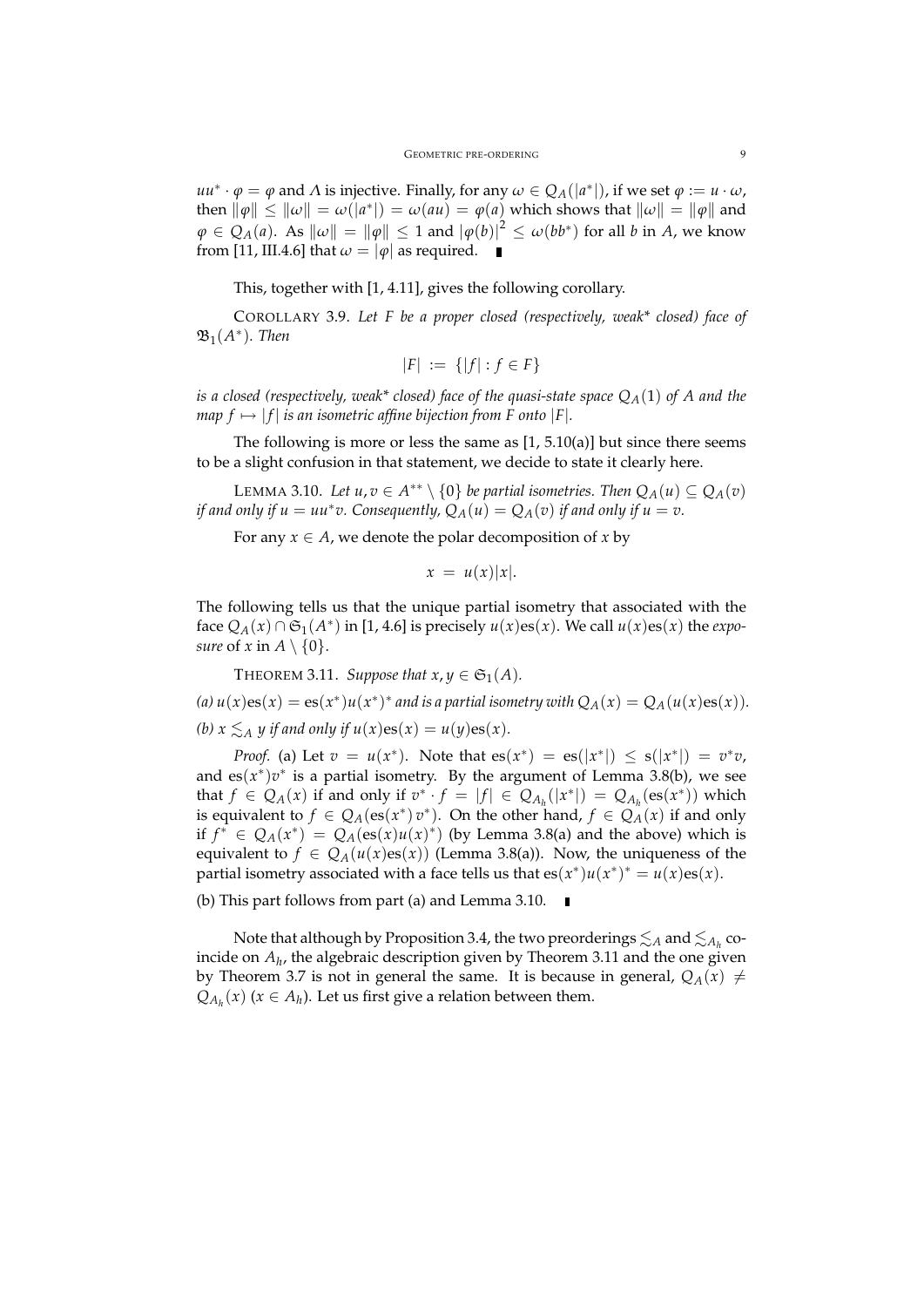PROPOSITION 3.12. Let  $x \in \mathfrak{S}_1(A_h^{**})$  and  $x = u|x|$  be the polar decomposition. *We have*

$$
Q_{A_h}(x) = \{h \in Q_A(x) : u \cdot h = h \cdot u\}
$$

*and*

$$
\{|h|: h \in Q_{A_h}(x)\} = \{f \in Q_A(|x|): u \cdot f = f \cdot u\}.
$$

*Proof.* Let  $p_{\pm} = s(x_{\pm})$ . Then  $u = p_{+} - p_{-}$ . If  $g \in Q_{A_h}(x)$  and  $g = g_{+} - g_{-}$ is the Jordan decomposition, then  $g_{\pm} \in Q_{A_h}(x_{\pm}) = Q_{A_h}(\text{es}(x_{\pm}))$  (by Lemma 3.6) and so  $s(g_{\pm}) \leq p_{\pm}$  (by Lemma 2.1(a)). Therefore,  $u \cdot g = |g| = g \cdot u$ . Conversely, suppose that  $h \in Q_A(x)$  such that  $u \cdot h = h \cdot u$ . Then by Lemma 2.1(a), we have  $|h| = u \cdot h = h \cdot u$  and  $h = u \cdot |h| = |h| \cdot u$  which implies that  $h \in A_h^*$ . The above also shows that  $u \cdot |h| = |h| \cdot u$  for any  $h$  in  $Q_{A_h}(x)$ . Finally, if  $f \in Q_{A_h}(|x|)$  with  $u \cdot f = f \cdot u$ , we put  $g = u \cdot f \in Q_A(x)$ . Then  $g \in A_h^*$  (as  $g = u \cdot f = f \cdot u$  and *f* is positive) and  $f = u \cdot g$  (by Lemma 2.1(a)).

As a consequence of Proposition 3.12, if *A* is commutative, then  $Q_{A_h}(x)$  =  $Q_A(x)$  and thus,  $|Q_{A_h}(x)| = |Q_A(x)|$ . In the non-commutative case, although we always have  $Q_{A_h}(x) = Q_A(x) \cap A_h^*$ , it is possible that  $|Q_{A_h}(x)| \subsetneq |Q_A(x)|$  which implies  $Q_{A_h}(x) \subsetneq Q_A(x)$  (by the injectivity of *Λ* in Lemma 3.8(b)).

EXAMPLE 3.13. Let 
$$
u = \begin{pmatrix} 0 & 1 \\ 1 & 0 \end{pmatrix}
$$
,  $\xi = \begin{pmatrix} 1 \\ 0 \end{pmatrix}$  and  $\eta = \begin{pmatrix} 0 \\ 1 \end{pmatrix}$ . Define  $f(x) = \langle x\xi, \xi \rangle$ . Then *u* is a symmetry and  $f \in Q_A(1)$ . However, we have *u*.

*f*(*x*) =  $\langle x\eta, \xi \rangle$  and *f* · *u*(*x*) =  $\langle x\xi, \eta \rangle$  which shows that  $u \cdot f \neq f \cdot u$ . This means  $f \in |Q_A(u)| \setminus |Q_{A_h}(u)|.$ 

4. MAXIMAL AND MINIMAL ELEMENTS

For any  $x \in \mathfrak{S}_1(X)$  we set

$$
S_X(x) := Q_X(x) \cap \mathfrak{S}_1(X^*).
$$

4.1. MINIMAL ELEMENTS AND SMOOTHNESS.

Recall that  $x \in \mathfrak{S}_1(X)$  is said to be *smooth* in *X* if  $S_X(x)$  is a singleton set. We call an element *x* in  $\mathfrak{S}_1(A^{**})$  *quasi-minimal* if for any *y* in  $\mathfrak{S}_1(A^{**})$ ,  $y \lesssim_A x$ implies that  $y \sim_A x$ .

By [1, 2.5], there is a canonical one to one correspondence between non-zero projections of *A* ∗∗ and (norm) closed faces of *QA*(1) not containing zero. Therefore, a projection *p* in *A* ∗∗ is (quasi-)minimal if and only if *SA*(*p*) is a singleton. In the case when  $p$  is a closed projection in  $A^{**}$ , this is the same as the minimality of *p* among all closed projections in *A* ∗∗ .

We can apply the above to give the following slightly different form of [10, 3.1]. Note that our Condition (B) in part (a) is different from [10, 3.1(c)] (and their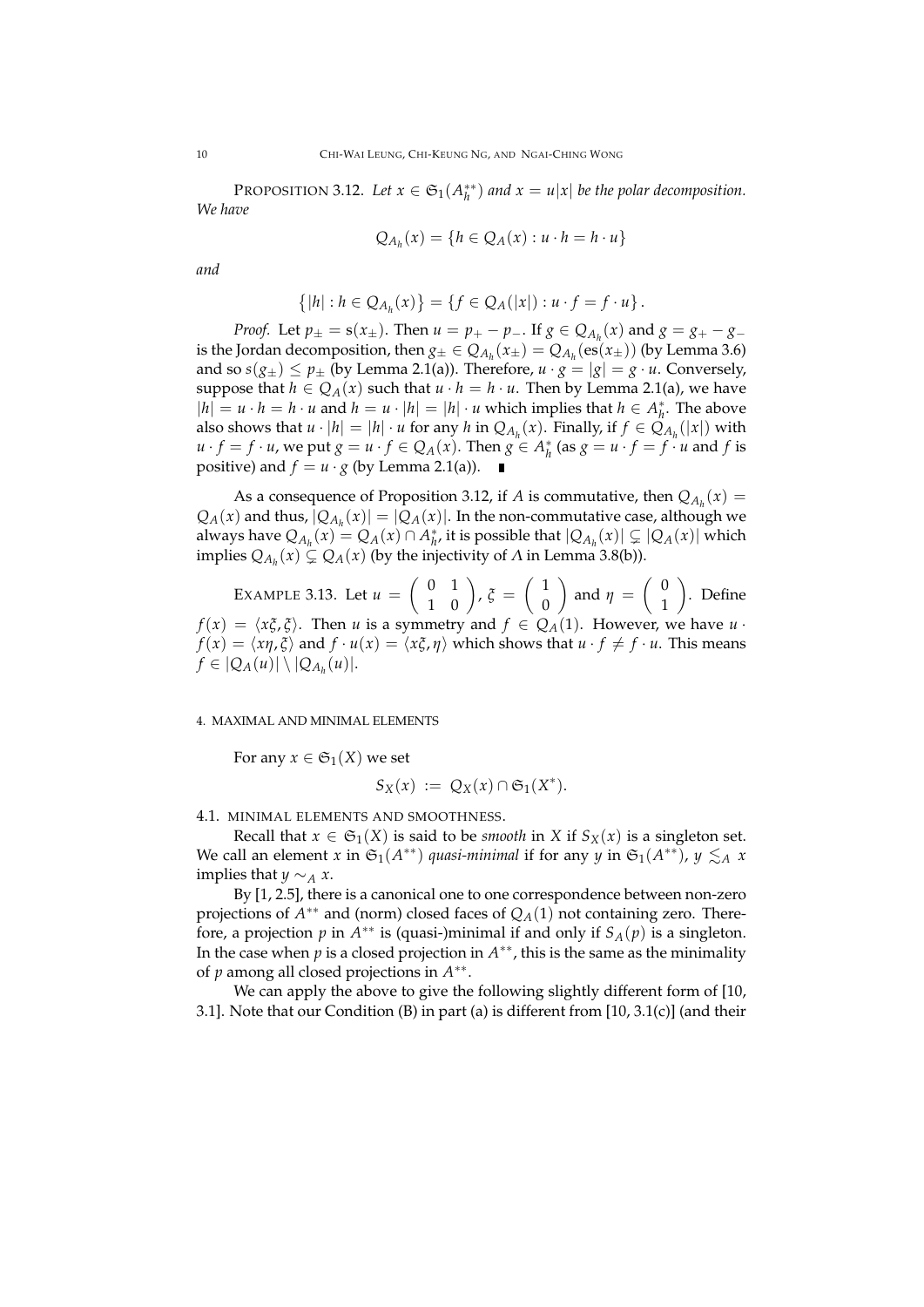equivalence is not obvious). Moreover, by the argument of Theorem 4.1, we also know that the (unique) minimal projection in [10, 3.1(c)] is a closed projection. On the other hand, Theorem 4.1(b) seems to be new.

THEOREM 4.1. *Let A be a C\*-algebra.*

(a) If  $x \in \mathfrak{S}_1(A)$ , the following statements are equivalent.

A. *x* is a quasi-minimal element in  $\mathfrak{S}_1(A^{**})$  with respect to  $\lesssim_A$ .

B.  $es(x)$  *is a minimal projection in*  $A^{**}$ *.* 

C. *x is a smooth point of A.*

*The above are also equivalent to the corresponding statements with x replaced by x*<sup>∗</sup> *,*  $|x|$  *or*  $|x^*|$ .

- *(b)* Suppose that  $x \in \mathfrak{S}_1(A_h)$  and  $x = x_+ x_-$  is the Jordan decomposition. Then *Statements (*A*) – (*C*) are equivalent to the following two statements.*
	- D. *x is a smooth point in A<sup>h</sup> .*

E. Either  $||x_+|| < 1$  and  $x_-$  is smooth in A, or  $||x_-|| < 1$  and  $x_+$  is smooth in A.

*Proof.* (a)  $A \Rightarrow B$ . Take any *f* in ext(*S<sub>A</sub>*(*x*)). There exists a partial isometry *v* in  $A^{**}$  such that  $S_A(v) = \{f\}$  (by [1, 4.6]). Thus, the quasi-minimality of *x* implies that  $S_A(x) = \{f\}$ . Therefore, Lemma 3.8(a) tells us that  $S_A(\text{es}(|x|))$  is a singleton and so,  $es(x) = es(|x|)$  (Theorem 2.2(c)) is a minimal projection.

**B** ⇒ **C.** As es(*x*) is a minimal projection,  $S_A(|x|) = S_A(\text{es}(x))$  is a singleton and so is  $S_A(x)$  (because of Lemma 3.8).

 $C \Rightarrow A$ . This is clear.

The last statement follows from Lemma 3.8.

(b)  $C \Rightarrow D$ . This is clear.

**D** ⇒ **E.** If  $||x_+|| = 1 = ||x_-||$ , then  $\{0\} \neq Q_A(x) \cap A^*$  ⊊  $Q_{A_h}(x)$  (by Lemma 3.6) which contradicts  $S_{A_h}(x)$  being a singleton set. Without loss of generality, suppose that  $\|x_+\| < 1$ . By Lemmas 3.6 and 3.8, we see that  $Q_{A_h}(x) = -Q_A(x_-)$ . This shows that *x*<sup>−</sup> is smooth in *A* and hence in *A<sup>h</sup>* .

**E**  $\Rightarrow$  **C.** Suppose that  $||x|| < 1$ . Then by the argument of Theorem 2.2, we have  $es(|x|) = es(x<sub>+</sub>)$ . Now the minimality of  $es(x<sub>+</sub>)$  (by part (a)) implies that of es( $|x|$ ). Therefore,  $|x|$  is smooth in *A* and so is *x* (by part (a)).

REMARK 4.2. Note that the above are also equivalent to the corresponding Statement (E') when one replaces in Statement (E), the smoothness in *A* with the smoothness in  $A_h$ . Furthermore, by parts (a) and (b), Statement (C) is also equivalent to the following statement:

F.  $|x|$  is a smooth point in  $A_h$ .

On the other hand, we have the following interesting application of Theorem 4.1(b) (note that  $(a_1 - a_2)_+ = a_1$ ,  $(a_1 - a_2)_- = a_2$  and  $|a_1 - a_2| = a_1 + a_2$ ).

COROLLARY 4.3. Let  $a_1, a_2 \in A_+$  be disjoint elements in the sense that  $a_1 a_2 = 0$ . *Then the following are equivalent.*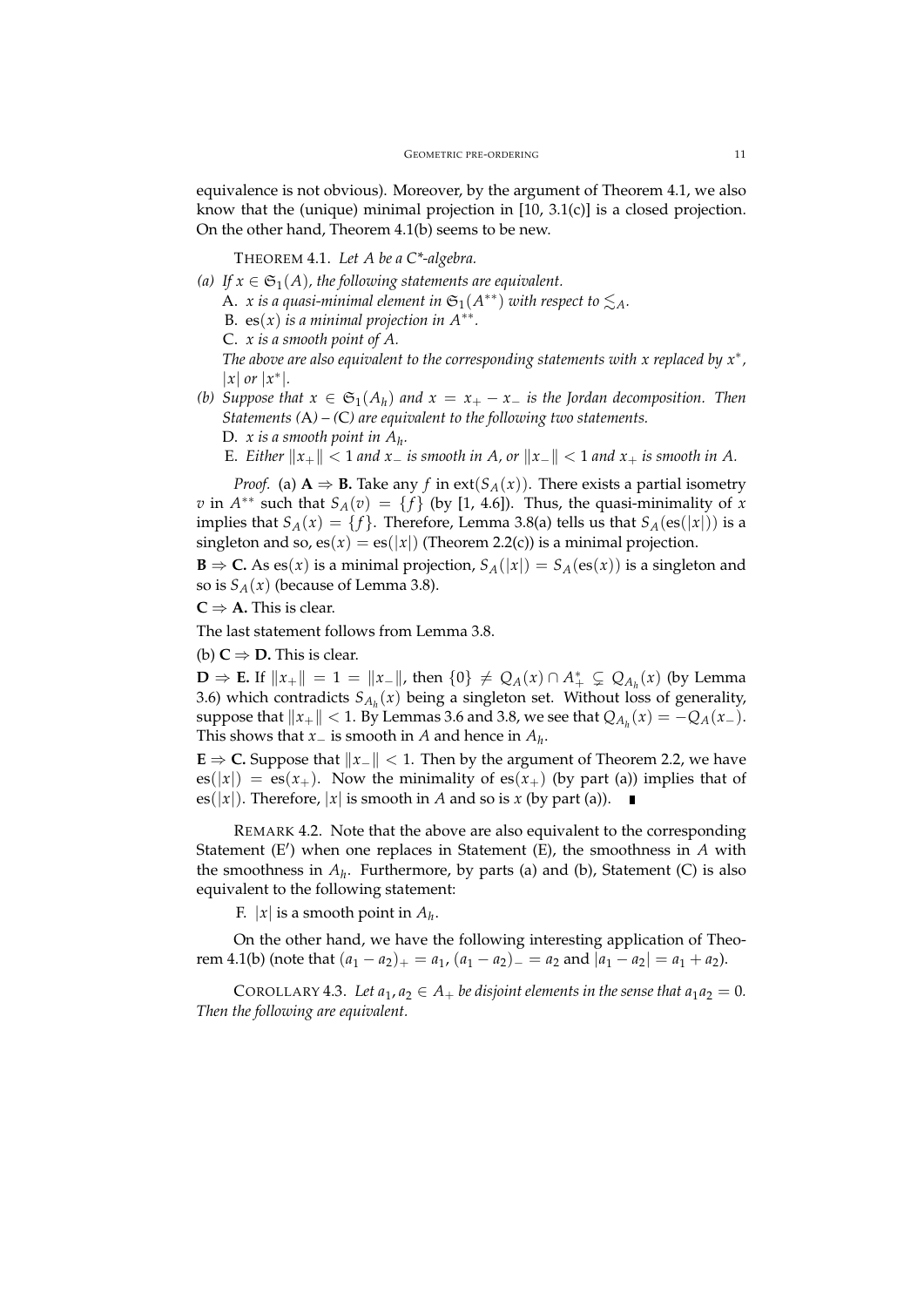- I.  $a_1 a_2$  *is a smooth point in A (or equivalently in*  $A_h$ *).*
- II.  $a_1 + a_2$  *is a smooth point in A (or equivalently in*  $A_h$ *).*
- III.  $\|a_1\| \neq \|a_2\|$  and if  $\|a_i\| = \max\{\|a_1\|, \|a_2\|\}$  (i = 1 or 2), then  $a_i$  is a smooth *point in A.*

*Consequently, let*  $t \in \mathbb{R}$  *and*  $a, b \in \mathfrak{S}_1(A) \cap A_+$  *be disjoint elements. Then*  $a + tb$  *is smooth if*  $|t| < 1$  *and a is smooth in A, but a*  $\pm$  *b is not smooth in any case, while the smoothness of a* + *tb, in the case when*  $|t| > 1$ *, depends on the smoothness of b.* 

The smoothness of an element in a C<sup>\*</sup>-algebra will not imply that the norm is Fréchet differentiable at that element. The following example shows that this implication does not hold even for abelian *C* ∗ -algebras of real rank zero.

EXAMPLE 4.4. Let *A* be the C\*-algebra of all complex convergent sequences. Then  $A^* = \ell_1 \oplus_1 \mathbb{C} f_{\infty}$  where  $f_{\infty}((\lambda_n)) = \lim_{n \to \infty} \lambda_n$ . Consider  $x = \left(0, \frac{1}{2}, \frac{2}{3}, \frac{3}{4}, ...\right)$ in *A*. It is clear that  $S_A(x) = \{f_\infty\}$  and so *x* is a smooth point in *A*. Note that  $g_{\infty} := \text{Re}(f_{\infty})$  in  $(A_{\mathbb{R}})^*$  is the unique norm one supporting real functional of *x* (see Remark 3.2(a)). Thus,  $g_{\infty}$  is the Gâteaux derivative of  $\|\cdot\|$  at *x*. However, 1 is clearly not an isolated point of  $\sigma(x) = \left\{0, \frac{1}{2}, \frac{2}{3}, \ldots, 1\right\}$  and the norm on *A* is not Fréchet differentiable at *x*. In fact, let *y<sup>n</sup>* in *A* be the sequence whose *n*-th coordinate is  $2/n$  and all others are zero. Then  $||y_n|| \to 0$  (as  $n \to \infty$ ) but

$$
\frac{\|x+y_n\|-1-g_{\infty}(y_n)}{\|y_n\|} = \frac{1}{2}
$$

which will not converge to 0.

On the other hand, we can use the above materials to obtain very easily the following result which is similar to (yet different from) [10, 4.1]. Indeed, (iii)⇒(ii) and (ii) $\Leftrightarrow$ (v) follow directly from the main theorem of [9] while the implication (v) $\Rightarrow$ (iv) follows from the main theorem of [9] as well as the fact that  $p_{|x|} = p_{x^*x} = \text{es}(x)$  (see Theorem 2.2) is the corresponding element of the characteristic function  $\chi_{\{1\}}$  which is inside the *C*<sup>\*</sup>-algebra generated by  $|x|$ . Moreover,  $(iv) \Rightarrow (i)$  is obvious, and by the arguments of Theorems 4.1(a) and Theorem 2.2, one can show that (i)⇒(iii) (notice that in this case,  $q = 1 - \text{es}(x)$  is also a closed projection).

COROLLARY 4.5. *Suppose that*  $x \in \mathfrak{S}_1(A)$ *. The following are equivalent.* 

- i. *x* is a smooth point in A and  $es(x) \in A$ .
- $\mathbf{a}$  is an isolated point of  $\sigma(|x|)$  and the corresponding spectral projection  $p_{|x|}$  in  $A^{**}$ *is a minimal projection.*
- iii. *There exists p in A which is a minimal projection in A*∗∗ *such that*

$$
||xp|| = 1
$$
 and  $||x(1-p)|| < 1$ .

- iv. *The norm of A is Fréchet differentiable at x and*  $es(x) \in A$ .
- v. *x is a smooth point of A*∗∗ *.*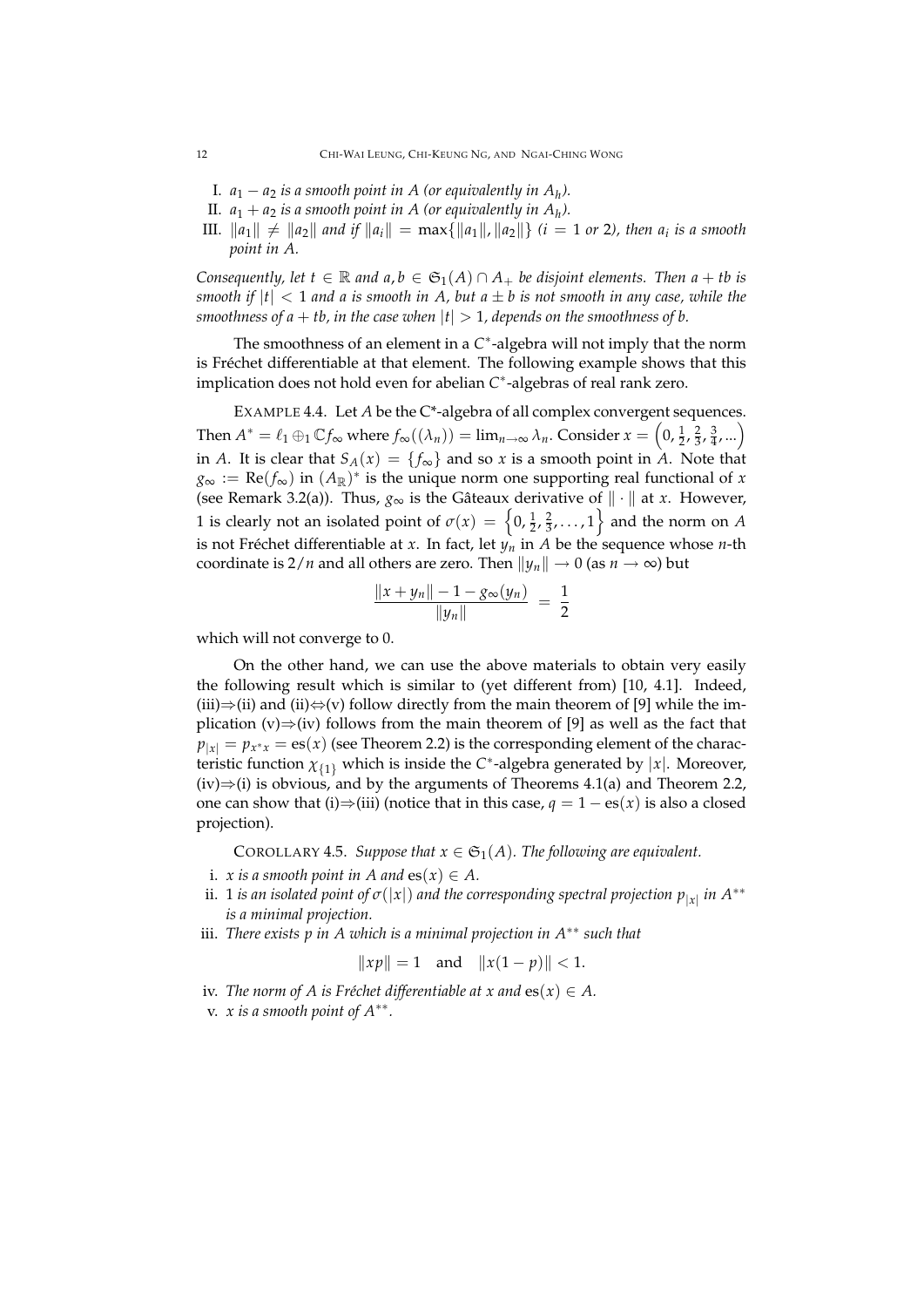*The above are also equivalent to the corresponding statements when x is replaced by*  $|x|$ ,  $x^*$ *, or*  $|x^*|$ *.* 

PROPOSITION 4.6. Let *A* be a C<sup>\*</sup>-algebra, *x* be a norm one element in *A* and  $A_x$ *be the smallest hereditary C*<sup>∗</sup> *-subalgebra containing x. Then x is smooth in A if and only if x is smooth in Ax.*

*Proof.* The necessity is obvious. Assume that *x* (and hence  $|x|$ ) is smooth in *A*<sub>*x*</sub>. Notice that  $A_{|x|} \subseteq A_x$  and so  $|x|$  is smooth in  $A_{|x|}$ . Let  $\phi$  be the unique element in  $S_{A_{|x|}}(|x|)$ . Then  $\phi$  is a state of  $A_{|x|}$  (by [11, III.3.2]). As  $A_{|x|}$  is a hereditary subalgebra of *A*, there is only one state in *A* extending *φ* (see e.g. [7, 3.3.9]). Thus | $x$ | is smooth in *A* and so is  $x$ .

#### 4.2. MAXIMAL ELEMENTS, EXTREME POINTS AND UNITARIES.

We say that *u* is a *maximal partial isometry in A*∗∗ if for any partial isometry  $v \in A^{**}$ , the equality  $u = uu^*v$  implies that  $v = u$ . Moreover, an element *x* in *A* ∗∗ is said to be *quasi-maximal* (respectively, *maximal*) if for any *y* in *A* ∗∗, we have *x*  $\leq$  *A y* implies that *x* ∼*A y* (respectively, *x* = *y*).

For any norm one element  $v$  in  $\mathfrak{S}_1(A^{**})$ , we denote (as in [1]),

$$
S_A(v)^f = \{ x \in \mathfrak{S}_1(A^{**}) : g(x) = 1; g \in S_A(v) \},
$$
  
\n
$$
S_A(v)_f = \{ x \in \mathfrak{S}_1(A) : g(x) = 1; g \in S_A(v) \}.
$$

By [1, 5.3], for any  $v$  in  $\mathfrak{S}_1(A^{**})$  (resp.  $\mathfrak{S}_1(A)$ ), the set  $S_A(v)^f$  (resp.  $S_A(v)_f$ ) is the smallest weak\* closed face in  $\mathfrak{B}_{1}(A^{**})$  (resp. the smallest closed face in  $\mathfrak{B}_{1}(A)$ ) containing *v*. Therefore, *v* is an extreme point of  $\mathfrak{B}_1(A^{**})$  (resp.  $\mathfrak{B}_1(A)$ ) if and only if  $S_A(v)^f = \{v\}$  (resp.  $S_A(v)_f = \{v\}$ ). These, together with the results in Section 3, imply the following.

THEOREM 4.7. Let v be a norm one element in a C<sup>\*</sup>-algebra A, i.e.,  $v \in \mathfrak{S}_1(A)$ .

## *(a) The following statements are equivalent.*

- *1. v* is a quasi-maximal element in  $\mathfrak{S}_1(A^{**})$  with respect to  $\lesssim_A$ .
- *1'*. v is a maximal element in  $\mathfrak{S}_1(A^{**})$  with respect to  $\lesssim_A$ .
- 2. *v* is an extreme point of  $\mathfrak{B}_1(A^{**})$ .
- *3. v is a maximal partial isometry in A*∗∗ *.*

*(b) The following statements are equivalent.*

- 4. v is a quasi-maximal element in  $\mathfrak{S}_1(A)$  with respect to  $\lesssim_A$  and  $\text{ext}(S_A(v)_f) \neq 0$ ∅*.*
- *4'*. v is a maximal element in  $\mathfrak{S}_1(A)$  with respect to  $\lesssim_A$  and  $ext(S_A(v)_f) \neq \emptyset$ .

*5. v is an extreme point of*  $\mathfrak{B}_1(A)$ *.* 

*(c) If v is normal, then Statements (1) - (5) are equivalent to the following. 6. v is a unitary.*

In the case when *v* is a self-adjoint element in *A*, we also have the following corollary of results in Section 3.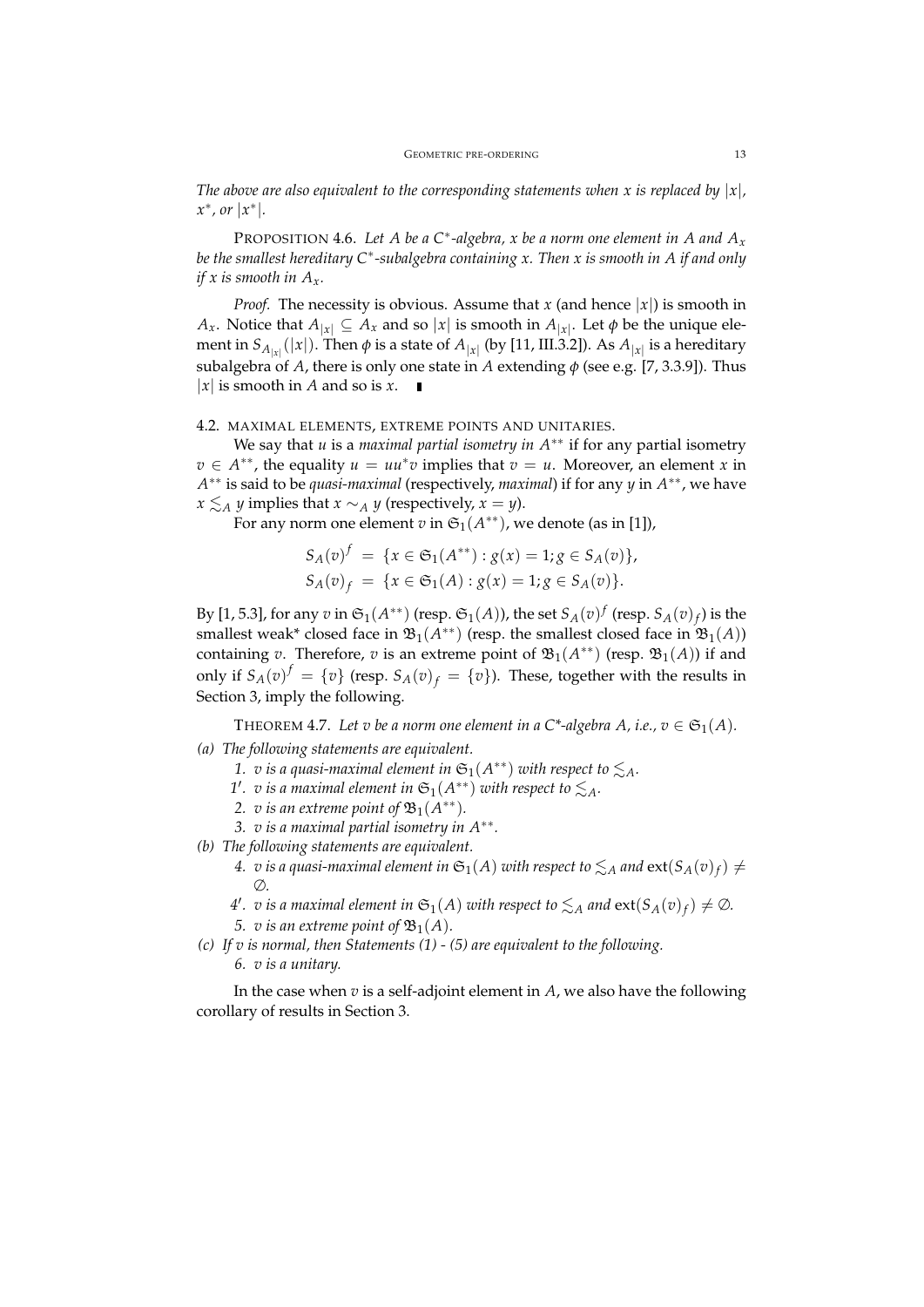THEOREM 4.8. Let  $v \in \mathfrak{S}_1(A_h)$ . Then Statements (1) - (6) in Theorem 4.7 are *equivalent to the following.*

- $1_h$ *. v* is a quasi-maximal element in  $\mathfrak{S}_1(A_h^{**})$  with respect to  $\lesssim_{A_h}$ .
- $2_h$ *. v* is an extreme point of  $\mathfrak{B}_1(A_h^{**})$ *.*
- $3_h$ . *v* is a maximal partial isometry in  $A_h^{**}$ .
- $4_h$ . v is a quasi-maximal element in  $\mathfrak{S}_1(\mathcal{A}_h)$  with respect to  $\lesssim_{A_h}$  and  $ext(S_{A_h}(v)_f \cap$  $A_h$ )  $\neq \emptyset$ .
- $5<sub>h</sub>$ *.* v is an extreme point of  $\mathfrak{B}_{1}(A_{h})$ *.*

Again, Statements  $(1_h)$  and  $(4_h)$  are also equivalent to the corresponding statements  $(1'_h)$  and  $(4'_h)$  with the quasi-maximality being replaced by maximality.

#### **REFERENCES**

- [1] C. A. Akemann and G. K. Pedersen, Facial structure in operator algebra theory, Proc. London Math. Soc. (3) 64 (1992), 418-448.
- [2] C. A. Akemann, G. K. Pedersen and J. Tomiyama, Multipliers of C<sup>\*</sup>-algebras, J. Funct. Anal. 13 (1973), 277-301.
- [3] D. P. Blecher, D. M. Hay, and M. Neal, Hereditary subalgebras of operator algebras, J. Operator Theory, to appear (arXiv:math.OA/0512417).
- [4] L. G. Brown, Semicontinuity and multipliers of C<sup>\*</sup>-algebras, Canad. J. Math. 40 (1988), 865-988.
- [5] C. M. Edwards and G. T. Rüttimann, On the facial structure of the unit balls in a *JBW*<sup>∗</sup> -triple and its predual, J. Lond. Math. Soc. 38 (1988), 317-322.
- [6] D. M. Hay, Closed projections and peak interpolation for operator algebras, preprint (2005), (arXiv:math.OA/0512353v2).
- [7] G. J. Murphy, C<sup>\*</sup>-algebras and operator theory, Academin Press, INC, (1990)
- [8] G. K. Pedersen, C<sup>\*</sup>-algebras and their automorphism groups, L.M.S. Mono. 14, Academic Press, London-New York (1979).
- [9] K. F. Taylor and W. Werner, Differentiability of the norm in von Neumann algebras, Proc. Amer. Math. Soc. 119 (1993), 475-480.
- [10] K. F. Taylor and W. Werner, Differentiability of the norm in C<sup>\*</sup>-algebras, *Functional analysis (Essen 1991)*, Lecture Notes in Pure and Appl. Math. 150, Dekker-New York (1994), 329-344.
- [11] M. Takesaki, *Theory of operator algebras I*, Springer-Verlag New York-Heidelberg (1979).

(Chi-Wai Leung) DEPARTMENT OF MATHEMATICS, THE CHINESE UNIVERSITY OF HONG KONG, HONG KONG

*E-mail address*: cwleung@math.cuhk.edu.hk